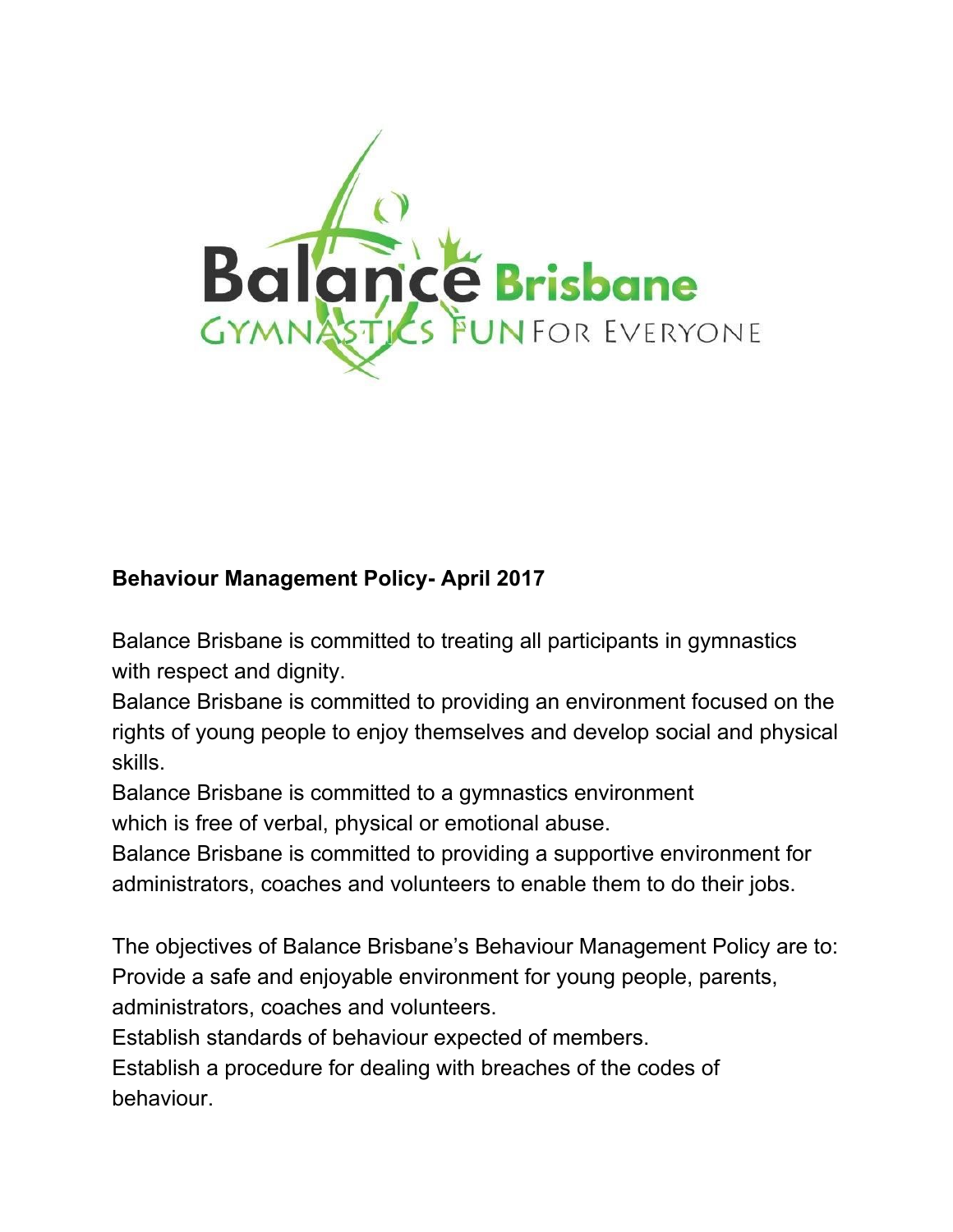Balance Brisbane Behaviour Management Policy covers all daily activities, events, Gymsport programs, membership programs and/or services governed by Balance Brisbane.

The policy applies to all athletes and their parents, coaches, judges, employees, administrators, volunteers, and members of Balance Brisbane.

Adoption of this policy will ensure anyone who is found to be in breach of the codes of behaviour or ethics are dealt with appropriately.

# **ROLES AND RESPONSIBILITIES - Coaches**

The role of coaches at Balance Brisbane is to:

Prepare and conduct sessions based on sound coaching principles.

Develop the fundamental techniques of gymnastics.

Promote the principles and practices of the codes of behaviour.

Cater for varying levels of ability so that all young people get a fair go.

Provide equal opportunities for all participants.

Educate young people and parents on health and safety in sport.

Be consistent, courteous and helpful to all participants.

Be a positive role model.

The responsibility of coaches at Balance Brisbane is to:

Become and remain accredited with the National Coaching Accreditation Scheme (NCAS).

Agree to abide by the Balance Brisbane's coach code of behaviour and ethics.

Supply evidence of a current Blue Card.

Set realistic standards and objectives for young people.

Provide a safe environment for training and competition.

Keep up-to-date with gymnastics coaching developments.

Enforce this Behaviour Management Policy.

## **Parents/Guardians**

The role of parents/guardians at Balance Brisbane is to:

Support and encourage their child to participate in gymnastics.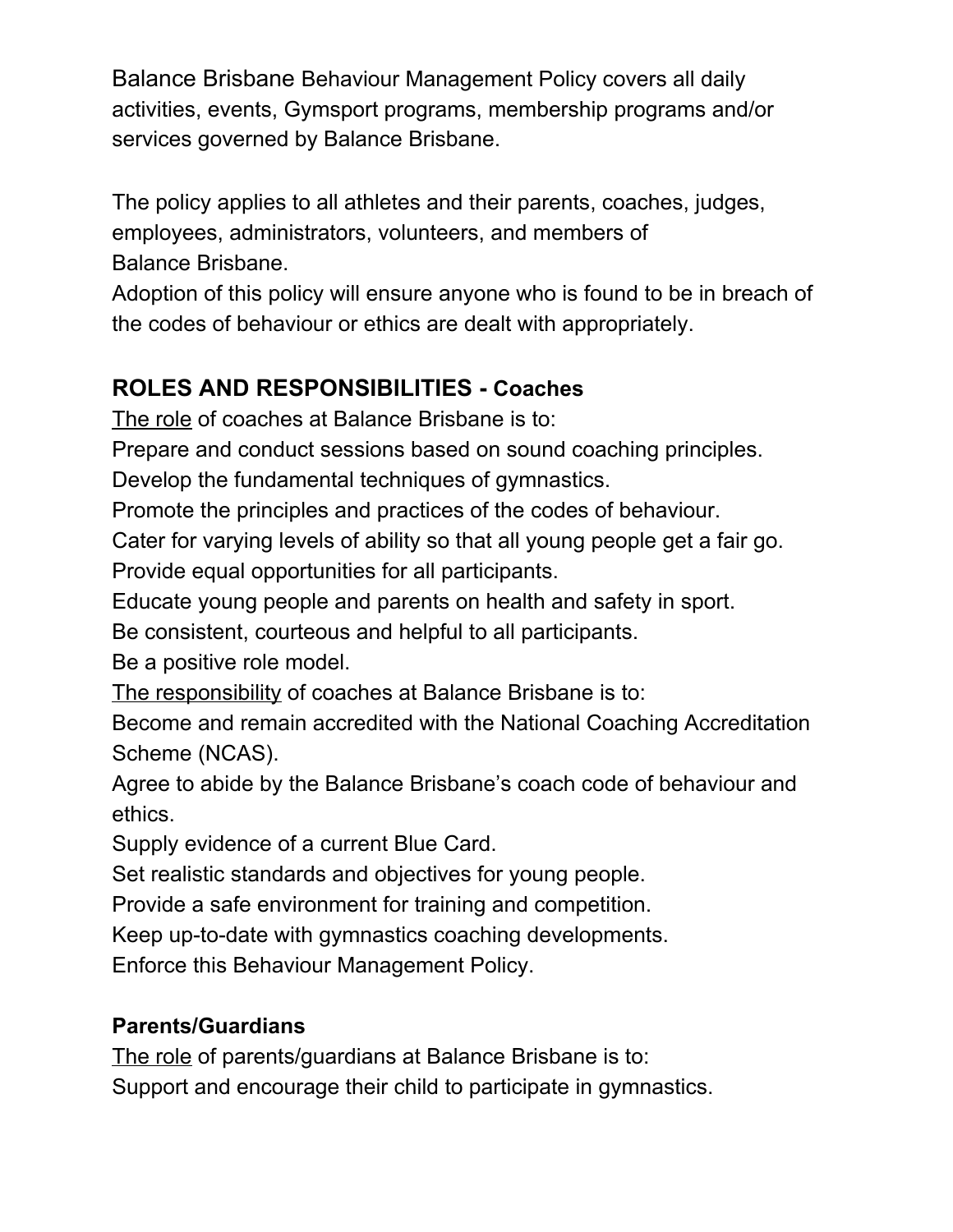Allow their child to participate only if they are well and healthy.

Encourage their child to participate for the enjoyment of gymnastics.

Support their child to develop social and physical skills through gymnastics.

Promote and abide by the Balance Brisbane parent/guardian code of behaviour.

Be courteous when communicating with coaches and administrators. Be a positive role model.

Discourage inappropriate behaviour.

## **Administrators**

The role of the administrator at Balance Brisbane is to implement this policy by:

Ensuring that everyone involved in gymnastics emphasises fair play, and not winning at all costs.

Providing all members with a copy (or with access to) of this policy and other club information in an easy-to-read format.

Ensuring that this policy and other club information is easily accessible to all members.

Ensuring that all coaches have the relevant accreditations and have undergone a child protection check, ie Hold a valid Blue Card.

Provide education and training opportunities for parents, coaches and volunteers.

Helping coaches highlight appropriate behaviour and skill development, and help improve the standards of coaching and officiating.

Implementing the procedure for dealing with breaches of the codes of behaviour.

Ensuring that equipment, facilities and rules are safe and appropriate to the ability level of participants.

Keeping informed of all gymnastics modifications, changes and requirements, and informing members including coaches in a timely manner.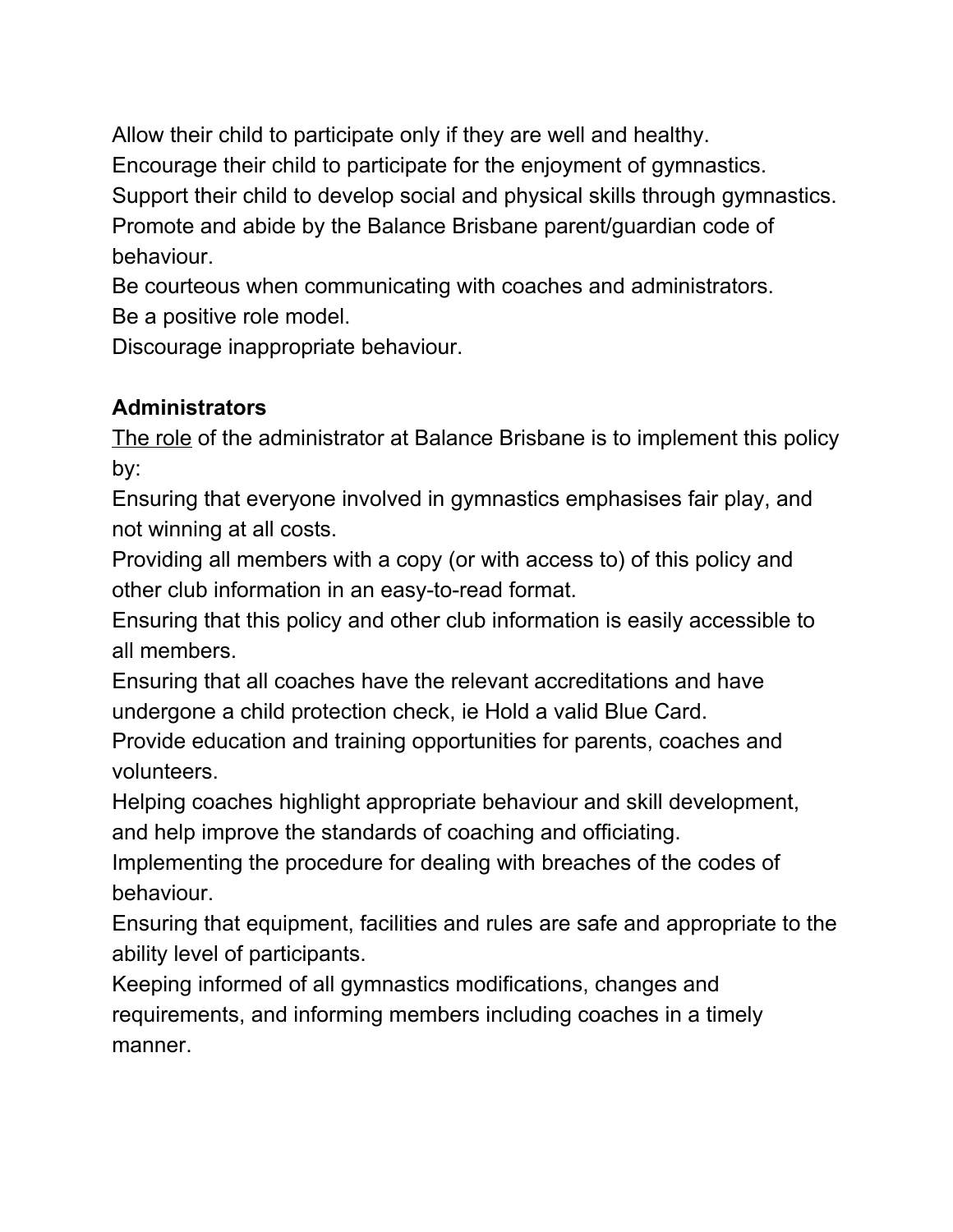Making it clear that abusing young members in any way is unacceptable and will result in disciplinary action.

Respecting the rights, dignity and worth of every member regardless of their gender, ability, cultural background or religion.

Agree to abide by the Balance Brisbane administrator's code of behaviour. Being a positive role model.

#### **Gymnasts**

The role of Gymnasts at Balance Brisbane is to:

Agree to abide by the

Balance Brisbane gymnast code of behaviour.

Be courteous and cooperative when communicating with coaches and administrators.

Be a positive role model.

---------------------------------------------------------------------------------------------

All involved in Balance Brisbane will abide by the codes of behaviour, which outlines the minimum standard of behaviour expected of members. Coaches s will also abide by the codes of ethics as endorsed by the National Coach Accreditation Scheme (NCAS), the National Officials Accreditation Scheme (NOAS)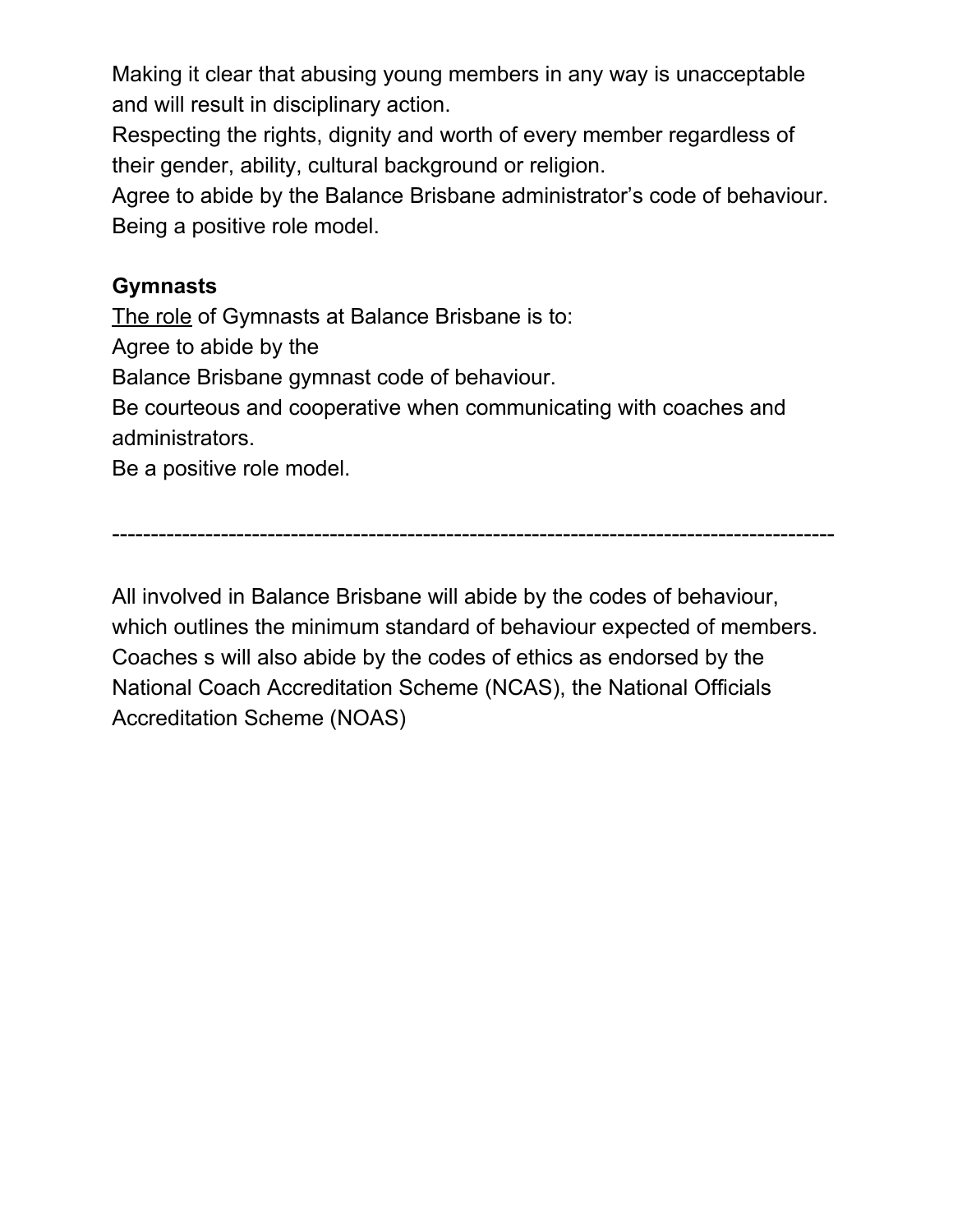# **POLICY BREACHES AND CONSEQUENCES**

Disciplinary action will be taken by Balance Brisbane against anyone who is found to be in breach of the codes of behaviour or ethics contained in this policy.

Disciplinary action will be administered in a three-phase education process designed to assist members with defining their role at Balance Brisbane. The three phases dealing with breaches are designed to provide ample opportunity for correcting undesirable behaviour in a continual education process.

**Phase one**– Club to counsel member.

Phase one applies to the first breach of a code of behaviour or ethics. The relevant personnel will provide Balance Brisbane's General Manager with an incident report advising of a breach of a code.

The General Manager will inform the offender in writing, detailing the breach and the consequences. The Club will contact the offender within five days of receiving the breach notice to arrange the counselling session. The aim of the session is to educate the offender about the behaviour permitted at Balance Brisbane and to revisit the role of members. Offender will be informed of phases two and three. Parent may proceed to phase two at the discretion of Balance Brisbane if breach of codes deemed to be a serious nature (For example, obscene language, threatening behaviour, any form of racial vilification or physical acts, harassment ).

**Phase two**– Parent suspended from the venue.

Phase two applies to the second breach of a code of behaviour or ethics in a 12-month period.

The relevant personnel will provide Balance Brisbane General Manager with an incident report advising of a second breach of a code.

The General Manager will inform the offender in writing, detailing the breach and the consequences.